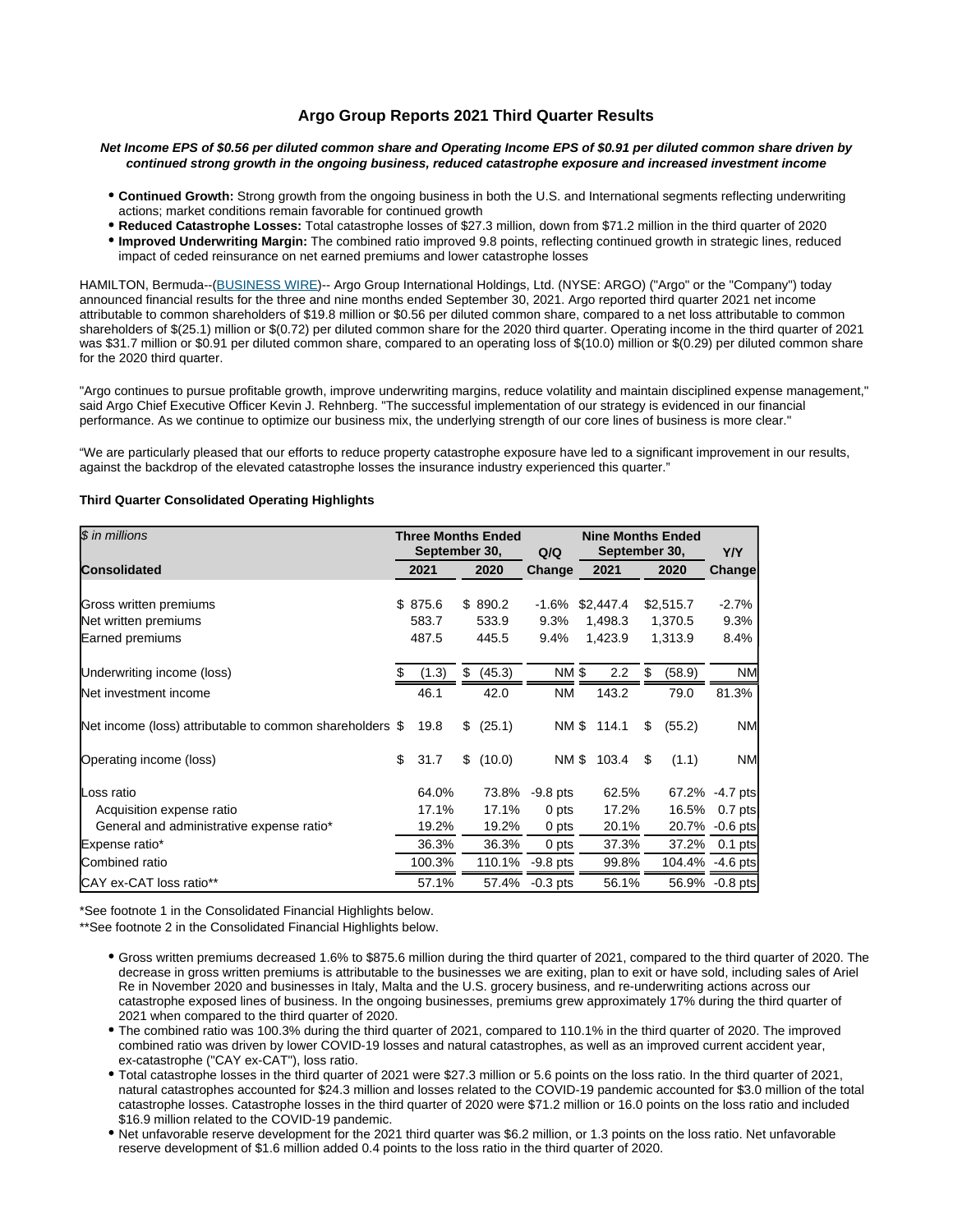- The CAY ex-CAT loss ratio was 57.1% in the third quarter of 2021 compared to 57.4% in the prior year third quarter. The improvement was driven by U.S. Operations and is primarily a result of recent re-underwriting actions and rate increases earning through the results.
- The expense ratio of 36.3% in the third quarter of 2021 was flat compared to the prior year third quarter as improvement in U.S. Operations was offset by a higher expense ratio in International Operations. The acquisition expense ratio of 17.1% and general and administrative expense ratio of 19.2% were both flat compared to the prior year third quarter.
- The CAY ex-CAT combined ratio was 93.4% in the third quarter of 2021, compared to 93.7% in the prior year third quarter.
- Net investment income was \$46.1 million in the 2021 third quarter compared to \$42.0 million in the prior year third quarter. Investment income from alternative investments was \$24.2 million in the third quarter of 2021 and included gains from both private equity and hedge fund investments. Results for the prior year third quarter included gains from alternative investments of \$19.3 million. Net investment income excluding alternative investments was \$21.9 million in the third quarter of 2021 and decreased 3.5% from the prior year third quarter due primarily to lower interest rates.
- Net income attributable to common shareholders was \$19.8 million, or \$0.56 per diluted share, for the third quarter of 2021, compared to a net loss attributable to common shareholders of \$(25.1) million, or \$(0.72) per diluted share, for the 2020 third quarter. The 2021 third quarter result benefited from \$1.3 million of pre-tax foreign currency exchange gains compared to foreign currency exchange losses of \$8.4 million in the prior year third quarter. The 2021 third quarter included \$5.3 million of pre-tax net realized investment losses, while the prior year third quarter included \$5.7 million of pre-tax net realized investment losses. The third quarter of 2021 included \$8.2 million of non-operating expenses compared to \$3.0 million, as adjusted, in the prior year quarter with the increase due to costs associated with the reduction in the Company's real estate footprint. Annualized return on average common shareholders' equity was 4.5% in the third quarter of 2021 compared to (5.9%) in the prior year third quarter.
- Operating income was \$31.7 million or \$0.91 per diluted share in the third quarter of 2021, compared to an operating loss of \$(10.0) million or \$(0.29) per diluted share in the prior year quarter. The primary driver of the increased operating income was improved underwriting income resulting from a lower level of catastrophe losses in the third quarter of 2021. Annualized operating return on average common shareholders' equity was 7.3% in the third quarter of 2021 compared to (2.3%) in the prior year third quarter.

### **U.S. Operations:**

| \$ in millions                            |              | <b>Three Months Ended</b><br>September 30, | <b>Nine Months Ended</b><br>September 30,<br>Q/Q |           |           | <b>Y/Y</b>      |
|-------------------------------------------|--------------|--------------------------------------------|--------------------------------------------------|-----------|-----------|-----------------|
| <b>U.S. Operations</b>                    | 2021         | 2020                                       | Change                                           | 2021      | 2020      | Change          |
|                                           |              |                                            |                                                  |           |           |                 |
| Gross written premiums                    | 562.5<br>\$. | \$542.4                                    | $3.7\%$                                          | \$1,564.9 | \$1,499.1 | 4.4%            |
| Net written premiums                      | 375.0        | 349.2                                      | 7.4%                                             | 985.2     | 922.2     | 6.8%            |
| Earned premiums                           | 323.5        | 298.7                                      | 8.3%                                             | 952.4     | 902.8     | 5.5%            |
| Losses and loss adjustment expenses       | 203.9        | 205.5                                      | $-0.8%$                                          | 583.1     | 566.3     | 3.0%            |
| <b>Acquisition expenses</b>               | 49.0         | 46.3                                       | 5.8%                                             | 149.6     | 130.8     | 14.4%           |
| General and administrative expenses       | 55.7         | 51.9                                       | 7.3%                                             | 168.6     | 158.8     | 6.2%            |
| Underwriting income                       | 14.9<br>\$.  | \$<br>(5.0)                                | <b>NM \$</b>                                     | 51.1      | 46.9<br>S | $9.0\%$         |
|                                           |              |                                            |                                                  |           |           |                 |
| Loss ratio                                | 63.0%        | 68.8%                                      | $-5.8$ pts                                       | 61.2%     |           | 62.7% -1.5 pts  |
| Acquisition expense ratio                 | 15.2%        | 15.5%                                      | $-0.3$ pts                                       | 15.7%     | 14.5%     | $1.2$ pts       |
| General and administrative expense ratio* | 17.2%        | 17.4%                                      | $-0.2$ pts                                       | 17.7%     | 17.6%     | $0.1$ pts       |
| Expense ratio*                            | 32.4%        | 32.9%                                      | $-0.5$ pts                                       | 33.4%     | 32.1%     | $1.3$ pts       |
| Combined ratio                            | 95.4%        | 101.7%                                     | $-6.3$ pts                                       | 94.6%     | 94.8%     | $-0.2$ pts      |
| CAY ex-CAT loss ratio**                   | 59.8%        |                                            | 61.1% - 1.3 pts                                  | 57.8%     |           | 58.1% - 0.3 pts |

\*See footnote 1 in the Segment Data below.

\*\*See footnote 2 in the Segment Data below.

- In our U.S. Operations, gross written premiums increased 3.7% compared to the third quarter of 2020 due mainly to growth in Liability and Professional lines, while premiums in Property lines declined. Growth in the third quarter of 2021 was driven by strategic growth businesses that include Argo Pro, Casualty, Construction, Environmental, Inland Marine and Surety. These businesses, which represent approximately 60% of U.S. Operations gross written premiums, in total, were up approximately 20% during the quarter. Offsetting this growth was the impact of planned reductions in Property lines and other re-underwriting actions, including the exit of our grocery and restaurant business. Rates on average were up in the mid-single digits, with pricing increases remaining stable in most of our strategic growth businesses.
- The loss ratio for the third quarter of 2021 was 63.0% compared to 68.8% in the prior year third quarter. The decrease in the loss ratio was primarily driven by a \$16.3 million reduction in catastrophe losses and improvement in the CAY ex-CAT loss ratio compared to the prior year third quarter.
- Net unfavorable prior-year reserve development in the third quarter of 2021 was \$0.2 million compared to \$3.2 million of favorable development in the prior year third quarter.
- Catastrophe losses were \$10.0 million, or 3.1 points on the loss ratio, in the third quarter of 2021 compared to \$26.3 million or 8.8 points on the loss ratio in the prior year third quarter with the current third quarter losses primarily related to Hurricane Ida.
- The CAY ex-CAT loss ratio was 59.8% in the third quarter of 2021 compared to 61.1% in the prior year third quarter. The improvement reflects the benefit of pricing and underwriting actions in addition to a reduced number of large losses compared to the prior year third quarter.
- The acquisition expense ratio for the third quarter of 2021 was 15.2%, a decrease of 0.3 points compared to the 2020 third quarter. The decrease was primarily driven by changes in business mix.
- The general and administrative expense ratio was 17.2% in the third quarter of 2021, an improvement of 0.2 points from the prior year third quarter.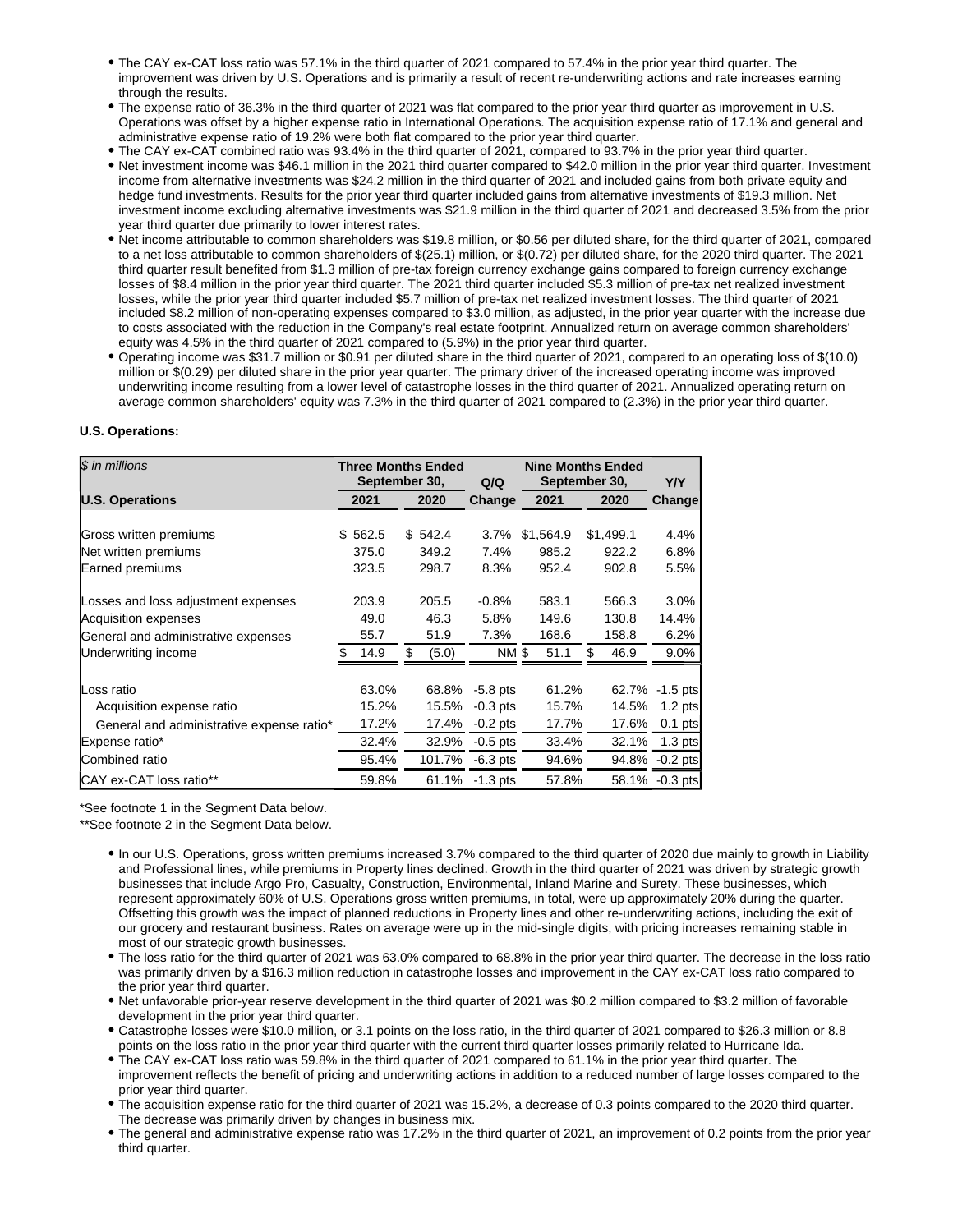### **International Operations:**

| \$ in millions                                                    | <b>Three Months Ended</b><br>September 30, |     |                | Q/Q                   | <b>Nine Months Ended</b><br>September 30, |                |    |                | <b>Y/Y</b>           |
|-------------------------------------------------------------------|--------------------------------------------|-----|----------------|-----------------------|-------------------------------------------|----------------|----|----------------|----------------------|
| <b>International Operations</b>                                   | 2021                                       |     | 2020           | Change                | 2021                                      |                |    | 2020           | Change               |
| Gross written premiums                                            | \$<br>312.9                                | \$  | 347.7          | $-10.0\%$             | \$                                        | 881.9          | \$ | 1,016.2        | $-13.2%$             |
| Net written premiums<br>Earned premiums                           | 208.5<br>163.9                             |     | 184.6<br>146.7 | 12.9%<br>11.7%        |                                           | 512.5<br>471.1 |    | 447.9<br>410.8 | 14.4%<br>14.7%       |
| Losses and loss adjustment expenses                               | 103.8                                      |     | 113.0          | $-8.1%$               |                                           | 301.2          |    | 305.6          | $-1.4%$              |
| <b>Acquisition expenses</b>                                       | 34.2                                       |     | 29.7           | 15.2%                 |                                           | 94.5           |    | 86.4           | 9.4%                 |
| General and administrative expenses<br>Underwriting income (loss) | 30.5<br>(4.6)                              | \$. | 27.2<br>(23.2) | 12.1%<br><b>NM \$</b> |                                           | 94.3<br>(18.9) |    | 88.4<br>(69.6) | $6.7\%$<br><b>NM</b> |
|                                                                   |                                            |     |                |                       |                                           |                |    |                |                      |
| Loss ratio                                                        | 63.3%                                      |     | 77.1%          | $-13.8$ pts           |                                           | 63.9%          |    | 74.4%          | $-10.5$ pts          |
| Acquisition expense ratio                                         | 20.9%                                      |     | 20.2%          | $0.7$ pts             |                                           | 20.1%          |    | 21.0%          | $-0.9$ pts           |
| General and administrative expense ratio*                         | 18.6%                                      |     | 18.5%          | $0.1$ pts             |                                           | 20.0%          |    | 21.5%          | $-1.5$ pts           |
| Expense Ratio*                                                    | 39.5%                                      |     | 38.7%          | $0.8$ pts             |                                           | 40.1%          |    | 42.5%          | $-2.4$ pts           |
| Combined ratio                                                    | 102.8%                                     |     | 115.8%         | $-13$ pts             |                                           | 104.0%         |    | 116.9%         | $-12.9$ pts          |
| CAY ex-CAT loss ratio**                                           | 51.6%                                      |     | 50.3%          | $1.3$ pts             |                                           | 52.7%          |    | 54.5%          | $-1.8$ pts           |

\*See footnote 3 in the Segment Data below.

\*\*See footnote 4 in the Segment Data below.

- In our International Operations gross written premiums declined (10.0)% in the third quarter of 2021 compared to the third quarter of 2020. The decrease in gross written premiums is attributable to businesses we are exiting, plan to exit or have sold, including the sale of Ariel Re in November 2020, and the planned exits of businesses in Italy and Malta. In the ongoing business, excluding the increased share of Syndicate 1200's capacity, gross written premiums were up approximately 19% primarily due to higher rates, and growth in Marine and Specialty lines. Rate increases averaged low-double digits during the 2021 third quarter.
- Net written and earned premium in the third quarter of 2021 increased 12.9% and 11.7%, respectively, compared to the 2020 third quarter with the increase attributable to Syndicate 1200. The increase in Syndicate 1200 was driven by changes in ceded reinsurance, rate increases achieved over the last several quarters and reductions in third party capital participation, partially offset by \$5.1 million of reinstatement premiums associated with natural catastrophes during the third quarter of 2021. Reinstatement premiums were \$0.7 million in the third quarter of 2020.
- The loss ratio for the third quarter of 2021 was 63.3% compared to 77.1% in the prior year third quarter. The improvement in the loss ratio is primarily the result of a reduction in catastrophe losses compared to the third quarter of 2020.
- Catastrophe losses totaled 10.5 points on the loss ratio in the third quarter of 2021, attributed to natural catastrophes and losses related to COVID-19, as compared to 30.6 points on the loss ratio for the third quarter of 2020.
- The CAY ex-CAT loss ratio was 51.6% in the third quarter of 2021 compared to 50.3% in the prior year third quarter. The increase in the loss ratio in the third quarter of 2021 is mainly due to the impact from the reinstatement premiums associated with the natural catastrophe events in the third quarter of 2021.
- Net unfavorable prior year reserve development in the third quarter of 2021 was \$2.0 million or 1.2 points on the loss ratio, compared to favorable development of \$5.6 million in prior year third quarter.
- The acquisition ratio increased 0.7 points to 20.9% during the third quarter of 2021 and is attributable largely to reinstatement premiums associated with the natural catastrophe events in the third quarter of 2021.
- The general and administrative expense ratio of 18.6% increased slightly in the third quarter of 2021 when compared to the prior year third quarter primarily due to the impact from reinstatement premiums associated with the natural catastrophe events in the third quarter of 2021.

## **Balance Sheet:**

Book value per common share was \$50.01 at September 30, 2021, compared to \$50.34 at June 30, 2021. Including dividends paid, book value per common share was flat relative to June 30, 2021 as retained earnings were offset by changes in interest rates and net unrealized losses on fixed maturity securities.

## **CONFERENCE CALL**

Argo management will conduct an investor conference call starting at 10 a.m. EST on Wednesday, November 3, 2021. Participants in the U.S. can access the call by dialing (844) 200-6205 (access code 199691). Callers dialing from outside the U.S. can access the call by dialing (929) 526-1599 (access code 199691). Please ask the operator for the Argo earnings call. A live webcast of the conference call can be accessed at<https://events.q4inc.com/attendee/225554513>.

A webcast replay will be available shortly after the live conference call and can be accessed at<https://events.q4inc.com/attendee/225554513> . A telephone replay of the conference call will be available through November 16, 2021, to callers in the U.S. by dialing (866) 813-9403 (access code 467489) and to callers outside the U.S. by dialing +44-204-525-0658 (access code 467489).

### **ABOUT ARGO GROUP INTERNATIONAL HOLDINGS, LTD.**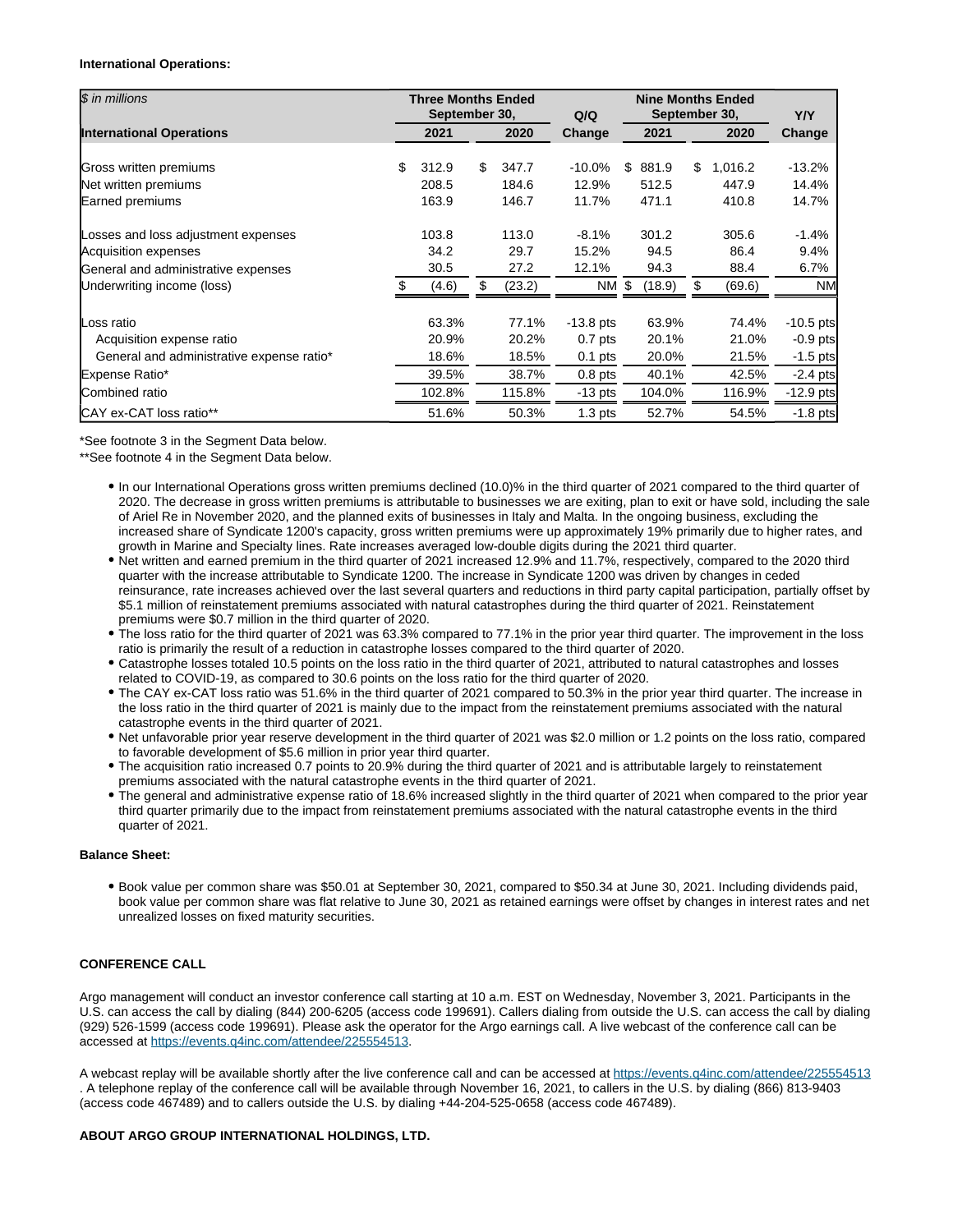Argo Group International Holdings, Ltd. (NYSE: ARGO) is an underwriter of specialty insurance products in the property and casualty market. Argo offers a full line of products and services designed to meet the unique coverage and claims-handling needs of businesses in two primary segments: U.S. Operations and International Operations. Argo and its insurance subsidiaries are rated A-' by Standard and Poor's. Argo's insurance subsidiaries are rated A-' by A.M. Best. More information on Argo and its subsidiaries is available at [www.argogroup.com](http://www.argogroup.com).

### **FORWARD-LOOKING STATEMENTS**

This press release includes forward-looking statements that reflect our current views with respect to future events and financial performance. Forward-looking statements include all statements that do not relate solely to historical or current facts, and can be identified by the use of words such as "expect," "intend," "plan," "believe," "do not believe," "aim," "project," "anticipate," "seek," "will," "likely," "assume," "estimate," "may," "continue," "guidance," "objective," "remain optimistic," "improve," "progress," "path toward," "outlook," "trends," "future," "could," "would," "should," "target," "on track" and similar expressions of a future or forward-looking nature.

Such statements are subject to certain risks and uncertainties that could cause actual events or results to differ materially. For a more detailed discussion of such risks and uncertainties, see Item 1A, "Risk Factors" in Argo's Annual Report on Form 10-K for the fiscal year ended December 31, 2020 and in other filings with the Securities and Exchange Commission ("SEC"). The inclusion of a forward-looking statement herein should not be regarded as a representation by Argo that Argo's objectives will be achieved. Any forward-looking statements speak only as of the date of this press release. Argo undertakes no obligation to publicly update forward-looking statements, whether as a result of new information, future events or otherwise. You should not place undue reliance on any such statements.

### **NON-GAAP FINANCIAL MEASURES**

In presenting the Company's results, management has included and discussed in this press release certain non-generally accepted accounting principles ("non-GAAP") financial measures within the meaning of Regulation G as promulgated by the SEC. Management believes that these non-GAAP measures, which may be defined differently by other companies, better explain the Company's results of operations in a manner that allows for a more complete understanding of the underlying trends in the Company's business. However, these measures should not be viewed as a substitute for those determined in accordance with generally accepted accounting principles ("U.S. GAAP").

"CAY ex-CAT combined ratio" and the "CAY ex-CAT loss ratio" are internal measures used by the management of the Company to evaluate the performance of its underwriting activity and represents the net amount of underwriting income excluding catastrophe related charges and the impact of changes to prior year loss reserves. Although this measure does not replace the GAAP combined ratio, it provides management with a view of the quality of earnings generated by underwriting activity for the current accident year.

"Operating income (loss)" is an internal performance measure used in the management of the Company's operations and represents operating results after-tax (at an assumed effective tax rate of 15%) and preferred share dividends excluding, as applicable, net realized investment gains or losses, net foreign exchange gain or loss, non- operating expenses, and other similar non-recurring items. The Company excludes net realized investment gains or losses, net foreign exchange gain or loss, non-operating expenses, and other similar non-recurring items from the calculation of operating income because these amounts are influenced by and fluctuate in part, by market conditions that are outside of management's control. In addition to presenting net income determined in accordance with U.S. GAAP, the Company believes that showing operating income enables investors, analysts, rating agencies and other users of the Company's financial information to more easily analyze our results of operations and underlying business performance.

"Annualized operating return on average common shareholders' equity" is calculated using operating income (loss) (as defined above and annualized in the manner described for net income (loss) attributable to common shareholders ("ROACE")) and average common shareholders' equity. In calculating ROACE, the net income attributable to common shareholders for the period is multiplied by the number of periods in a calendar year to arrive at annualized net income available to common shareholders. In addition to presenting ROACE determined in accordance with U.S. GAAP, the Company believes that showing annualized operating return on average common shareholders' equity enables investors, analysts, rating agencies and other users of the Company's financial information to more easily analyze our results of operations and underlying business performance.

"Operating income (loss) per common share (diluted)" or "Operating Income EPS" is calculated using operating income (as defined above) and the weighted average common shares (diluted) for the current period. In addition to presenting net income (loss) per common share (diluted) in accordance with U.S. GAAP, the Company believes that showing the operating income (loss) per common share (diluted) enables investors, analysts, rating agencies and other users of the Company's financial information to more easily analyze our results of operations and underlying business performance.

"Underwriting income (loss)" is an internal performance measure used in the management of the Company's operations and represents net amount earned from underwriting activities (net premium earned less underwriting expenses and claims incurred). Although this measure of profit (loss) does not replace net income (loss) computed in accordance with U.S. GAAP as a measure of profitability, management uses this measure of profit (loss) to focus our reporting segments on generating underwriting income. The Company presents underwriting income as a measure that is commonly recognized as a standard of performance by investors, analysts, rating agencies and other users of its financial information.

The "percentage change in book value per common share" includes (by adding) the effects of cash dividends paid per common share to the calculated book value per common share for the current period. This adjusted amount is then compared to the prior period's book value per common share to determine the period over period change. The Company believes that including the dividends paid per common share allows users of its financial statements to more easily identify the impact of the changes in book value per common share from the perspective of investors.

Reconciliations of non-GAAP financial measures to their most directly comparable U.S. GAAP measures are included in the attached tables and footnotes.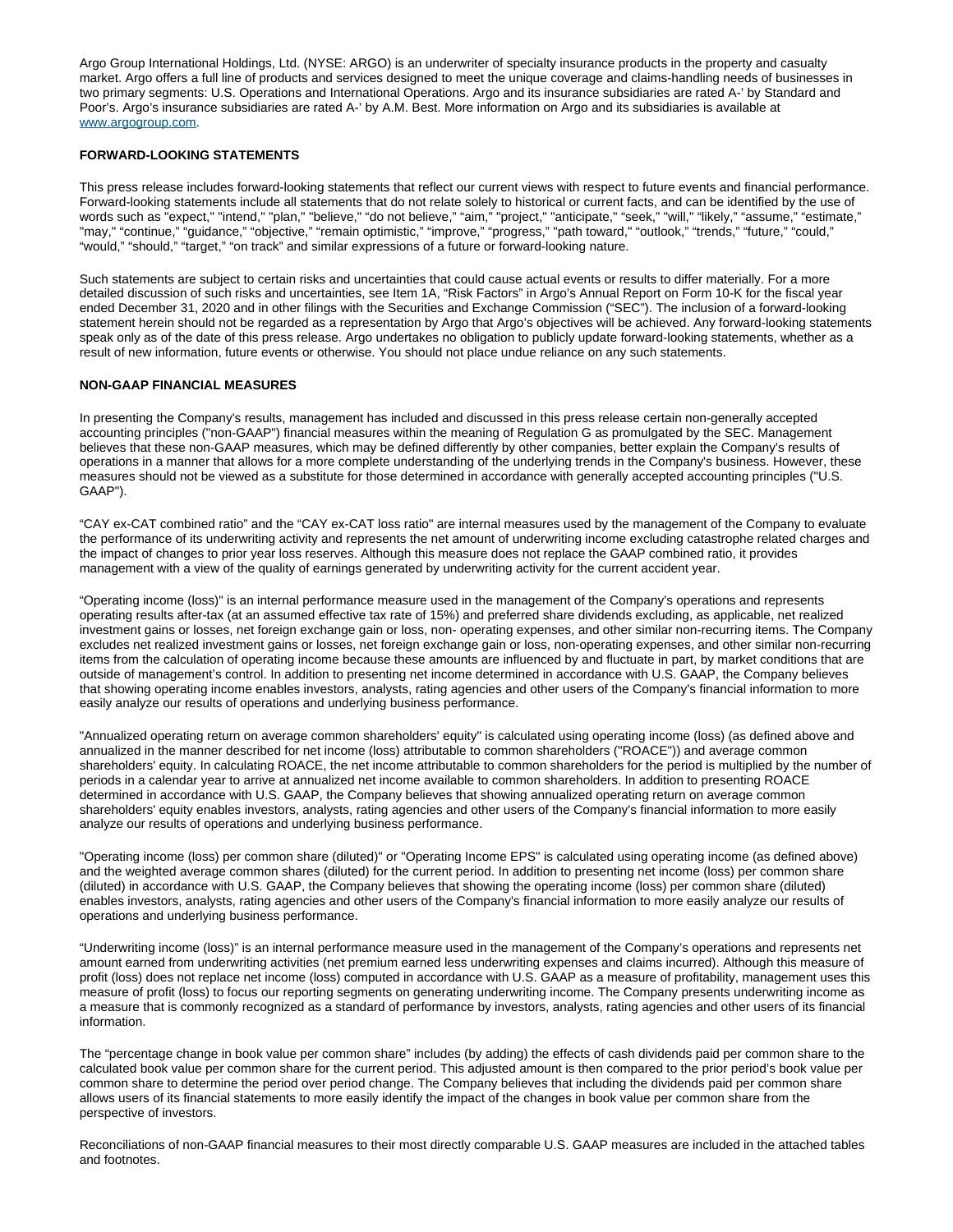# **ARGO GROUP INTERNATIONAL HOLDINGS, LTD. CONSOLIDATED BALANCE SHEETS**

(in millions, except per share amounts)

|                                                  | September 30, December 31, |             |    |          |
|--------------------------------------------------|----------------------------|-------------|----|----------|
|                                                  |                            | 2021        |    | 2020     |
|                                                  |                            | (unaudited) |    |          |
| <b>Assets</b>                                    |                            |             |    |          |
| <b>Total investments</b>                         | \$                         | 5,313.5     | \$ | 5,255.8  |
| Cash                                             |                            | 202.0       |    | 148.8    |
| Accrued investment income                        |                            | 20.9        |    | 21.8     |
| <b>Receivables</b>                               |                            | 3,655.9     |    | 3,688.8  |
| Goodwill and intangible assets                   |                            | 207.8       |    | 207.8    |
| Deferred acquisition costs, net                  |                            | 175.7       |    | 163.6    |
| Ceded unearned premiums                          |                            | 572.1       |    | 575.1    |
| Other assets                                     |                            | 370.2       |    | 404.1    |
| <b>Total assets</b>                              | \$                         | 10,518.1    | S  | 10,465.8 |
|                                                  |                            |             |    |          |
| <b>Liabilities and Shareholders' Equity</b>      |                            |             |    |          |
| Reserves for losses and loss adjustment expenses | \$                         | 5,439.5     | \$ | 5,406.0  |
| Unearned premiums                                |                            | 1,540.2     |    | 1,464.8  |
| Ceded reinsurance payable, net                   |                            | 763.8       |    | 950.4    |
| Senior unsecured fixed rate notes                |                            | 140.3       |    | 140.2    |
| Other indebtedness                               |                            | 58.7        |    | 60.7     |
| Junior subordinated debentures                   |                            | 258.1       |    | 257.8    |
| <b>Other liabilities</b>                         |                            | 429.9       |    | 328.1    |
| <b>Total liabilities</b>                         |                            | 8,630.5     |    | 8,608.0  |
|                                                  |                            |             |    |          |
| Preferred shares                                 |                            | 144.0       |    | 144.0    |
| Common shareholders' equity                      |                            | 1,743.6     |    | 1,713.8  |
| Total shareholders' equity                       |                            | 1.887.6     |    | 1,857.8  |
| Total liabilities and shareholders' equity \$    |                            | 10,518.1    | \$ | 10,465.8 |
|                                                  |                            |             |    |          |
| Book value per common share                      | \$                         | 50.01       | \$ | 49.40    |

## **ARGO GROUP INTERNATIONAL HOLDINGS, LTD. CONSOLIDATED FINANCIAL HIGHLIGHTS**

(in millions, except per share amounts)

(unaudited)

|                                        |         | <b>Three Months Ended</b><br>September 30, |           | <b>Nine Months Ended</b><br>September 30, |  |
|----------------------------------------|---------|--------------------------------------------|-----------|-------------------------------------------|--|
|                                        | 2021    | 2020                                       | 2021      | 2020                                      |  |
| Gross written premiums                 | \$875.6 | \$890.2                                    | \$2.447.4 | \$2,515.7                                 |  |
| Net written premiums                   | 583.7   | 533.9                                      | 1.498.3   | 1,370.5                                   |  |
|                                        |         |                                            |           |                                           |  |
| Earned premiums                        | 487.5   | 445.5                                      | 1.423.9   | 1,313.9                                   |  |
| Net investment income                  | 46.1    | 42.0                                       | 143.2     | 79.0                                      |  |
| Net realized investment gains (losses) | (5.3)   | (5.7)                                      | 32.5      | (24.0)                                    |  |
| <b>Total revenue</b>                   | 528.3   | 481.8                                      | 1,599.6   | 1,368.9                                   |  |
|                                        |         |                                            |           |                                           |  |
| Losses and loss adjustment expenses    | 311.7   | 328.9                                      | 890.9     | 883.0                                     |  |
| Acquisition expenses                   | 83.4    | 76.2                                       | 244.3     | 217.2                                     |  |
| General and administrative expenses    | 93.7    | 85.7                                       | 286.5     | 272.6                                     |  |
| Non-operating expenses                 | 8.2     | 3.0                                        | 20.9      | 9.8                                       |  |
|                                        |         |                                            |           |                                           |  |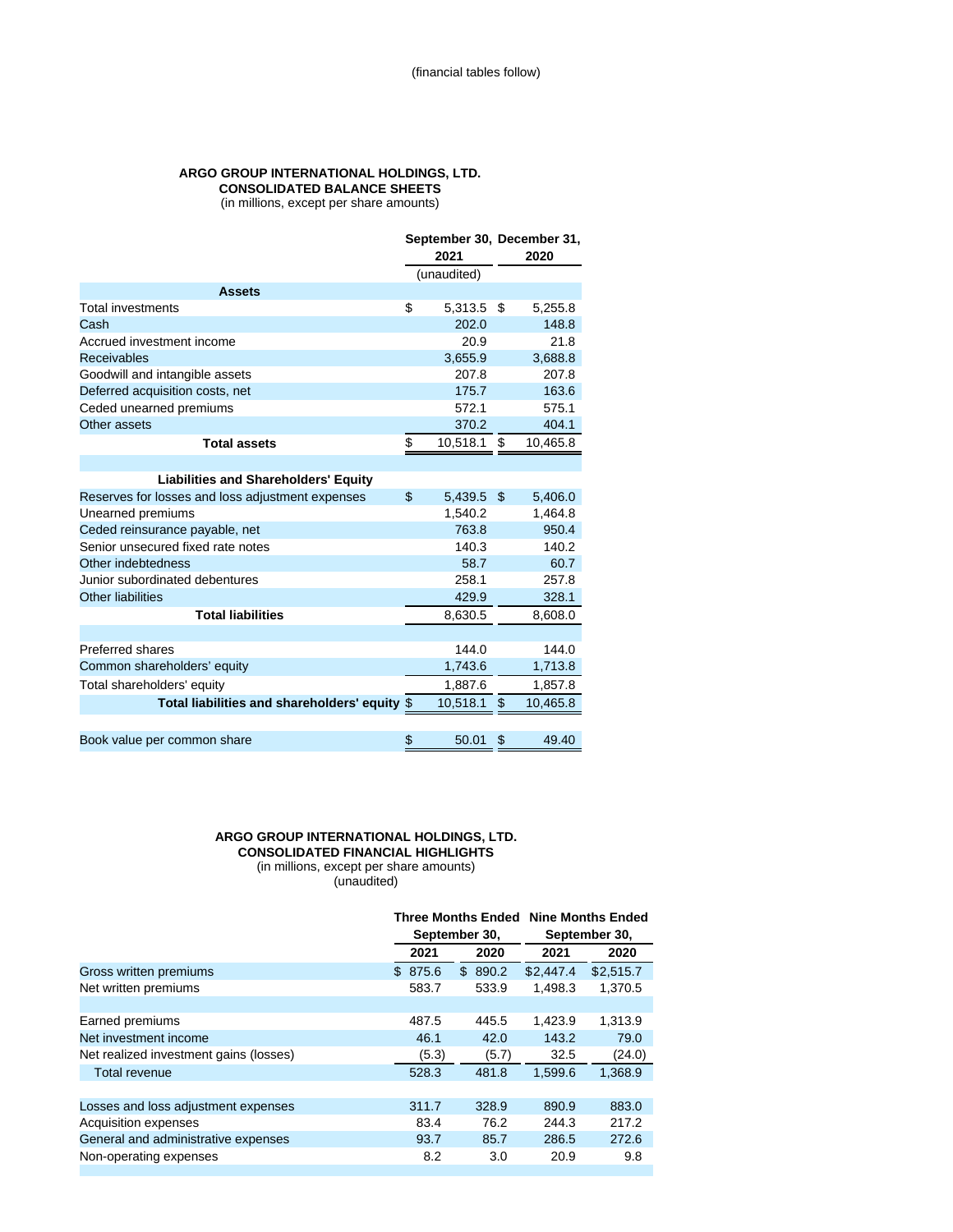| Interest expense                                         | 5.5        | 6.9          | 16.3        | 21.7         |
|----------------------------------------------------------|------------|--------------|-------------|--------------|
| Fee and other (income) expense, net                      | (1.1)      | (0.8)        | (1.8)       | (2.7)        |
| Foreign currency exchange (gains) losses                 | (1.3)      | 8.4          | 4.4         | 13.6         |
| Total expenses                                           | 500.1      | 508.3        | 1,461.5     | 1,415.2      |
|                                                          |            |              |             |              |
| Income (loss) before income taxes                        | 28.2       | (26.5)       | 138.1       | (46.3)       |
| Income tax provision (benefit)                           | 5.8        | (3.4)        | 16.1        | 6.9          |
| Net income (loss)                                        | \$<br>22.4 | \$<br>(23.1) | \$<br>122.0 | \$<br>(53.2) |
| Dividends on preferred shares                            | 2.6        | 2.0          | 7.9         | 2.0          |
| Net income (loss) attributable to common shareholders \$ | 19.8       | \$<br>(25.1) | \$<br>114.1 | \$<br>(55.2) |
|                                                          |            |              |             |              |
| Net income (loss) per common share (basic)               | \$<br>0.57 | \$<br>(0.72) | \$<br>3.28  | \$<br>(1.60) |
| Net income (loss) per common share (diluted)             | \$<br>0.56 | \$<br>(0.72) | \$<br>3.26  | \$<br>(1.60) |
|                                                          |            |              |             |              |
| Weighted average common shares:                          |            |              |             |              |
| <b>Basic</b>                                             | 34.9       | 34.7         | 34.8        | 34.6         |
| <b>Diluted</b>                                           | 35.0       | 34.7         | 35.1        | 34.6         |
|                                                          |            |              |             |              |
| Loss ratio                                               | 64.0%      | 73.8%        | 62.5%       | 67.2%        |
| Acquisition expense ratio                                | 17.1%      | 17.1%        | 17.2%       | 16.5%        |
| General and administrative expense ratio <sup>1</sup>    | 19.2%      | 19.2%        | 20.1%       | 20.7%        |
| Expense ratio <sup>1</sup>                               | 36.3%      | 36.3%        | 37.3%       | 37.2%        |
| <b>GAAP</b> combined ratio                               | 100.3%     | 110.1%       | 99.8%       | 104.4%       |
| CAY ex-CAT combined ratio <sup>2</sup>                   | 93.4%      | 93.7%        | 93.4%       | 94.1%        |
|                                                          |            |              |             |              |

 $1$  The Company's calculations of these expense ratios have been modified to reflect the Company's updated accounting practices impacting the classification of non-operating expenses. The adjusted calculations have been applied to all periods presented. For the three months ended September 30, 2020 and the nine months ended September 30, 2020, General and Administrative Expense Ratio and the Expense Ratio decreased from the previously reported ratios by 60 basis points and 40 basis points, respectively, to reflect these updates.

<sup>2</sup> The Company's calculation of CAY ex-CAT loss ratio has been modified to reflect the Company's updated definition of this ratio which no longer includes an adjustment for reinstatement premiums. The adjusted calculation has been applied to all periods presented. For the three months ended September 30, 2020 and the nine months ended September 30, 2020 CAY ex-CAT combined ratio increased from the previously reported ratio by 50 basis points and 20 basis points, respectively, to reflect this update.

# **ARGO GROUP INTERNATIONAL HOLDINGS, LTD.**

**SEGMENT DATA** (in millions) (unaudited)

|                                                       | Three Months Ended Nine months ended<br>September 30, |       |     |         |    | September 30, |            |  |  |
|-------------------------------------------------------|-------------------------------------------------------|-------|-----|---------|----|---------------|------------|--|--|
|                                                       |                                                       | 2021  |     | 2020    |    | 2021          | 2020       |  |  |
| <b>U.S. Operations</b>                                |                                                       |       |     |         |    |               |            |  |  |
| Gross written premiums                                | \$                                                    | 562.5 |     | \$542.4 |    | \$1,564.9     | \$1,499.1  |  |  |
| Net written premiums                                  |                                                       | 375.0 |     | 349.2   |    | 985.2         | 922.2      |  |  |
| Earned premiums                                       |                                                       | 323.5 |     | 298.7   |    | 952.4         | 902.8      |  |  |
|                                                       |                                                       |       |     |         |    |               |            |  |  |
| Underwriting income                                   |                                                       | 14.9  |     | (5.0)   |    | 51.1          | 46.9       |  |  |
| Net investment income                                 |                                                       | 29.2  |     | 30.1    |    | 91.7          | 56.1       |  |  |
| Interest expense                                      |                                                       | (3.5) |     | (4.0)   |    | (10.6)        | (13.1)     |  |  |
| Fee income (expense), net                             |                                                       | (0.1) |     | (0.1)   |    | (0.6)         | (0.5)      |  |  |
| Operating income before taxes                         | S                                                     | 40.5  | \$. | 21.0    | \$ | 131.6         | \$<br>89.4 |  |  |
|                                                       |                                                       |       |     |         |    |               |            |  |  |
| Loss ratio                                            |                                                       | 63.0% |     | 68.8%   |    | 61.2%         | 62.7%      |  |  |
| Acquisition expense ratio                             |                                                       | 15.2% |     | 15.5%   |    | 15.7%         | 14.5%      |  |  |
| General and administrative expense ratio <sup>1</sup> |                                                       | 17.2% |     | 17.4%   |    | 17.7%         | 17.6%      |  |  |
| Expense Ratio <sup>1</sup>                            |                                                       | 32.4% |     | 32.9%   |    | 33.4%         | 32.1%      |  |  |
| GAAP combined ratio                                   |                                                       | 95.4% |     | 101.7%  |    | 94.6%         | 94.8%      |  |  |
| CAY ex-CAT combined ratio <sup>2</sup>                |                                                       | 92.2% |     | 94.0%   |    | 91.2%         | 90.2%      |  |  |
|                                                       |                                                       |       |     |         |    |               |            |  |  |

**International Operations**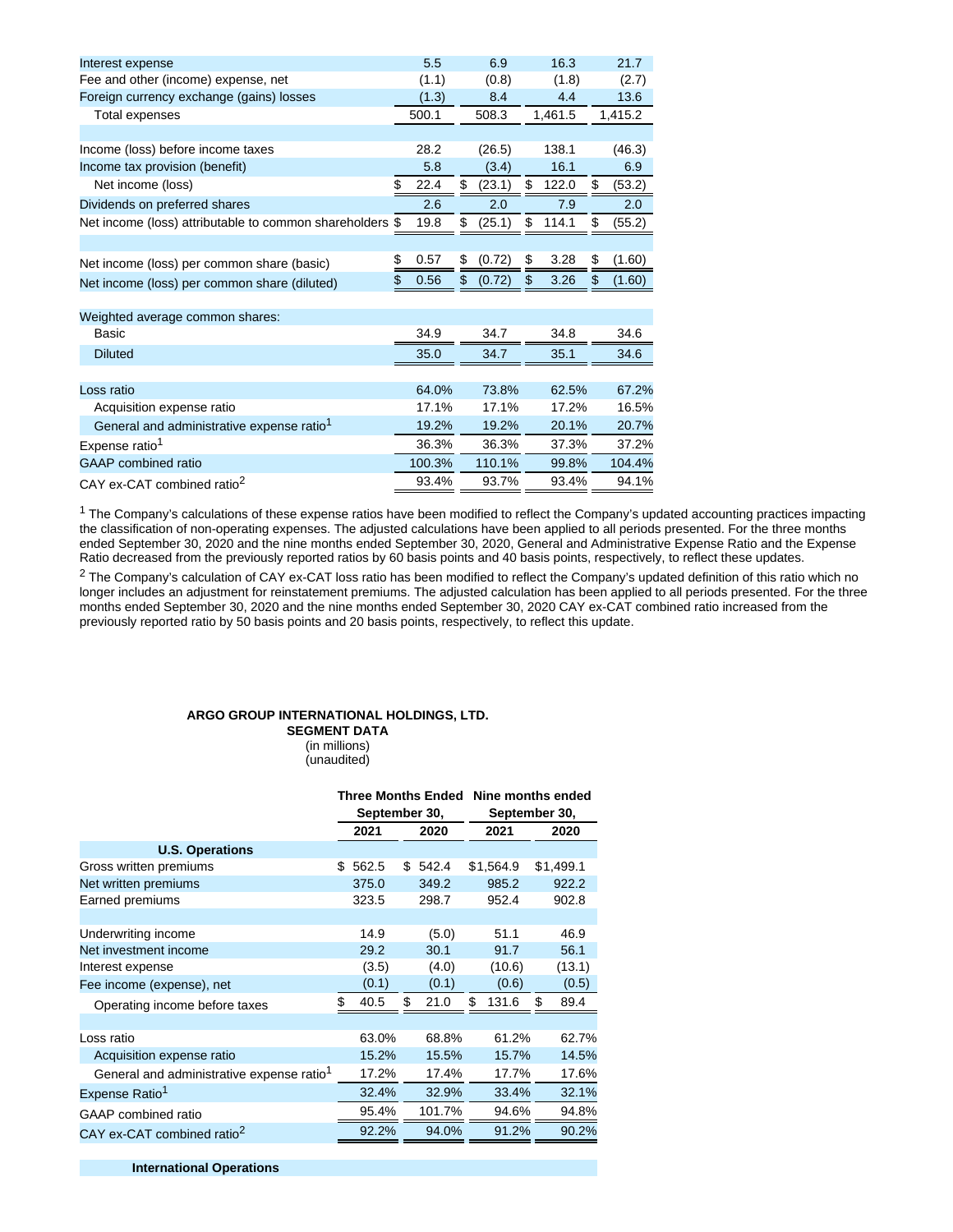| Gross written premiums                                | \$<br>312.9 | \$<br>347.7  | \$<br>881.9 | \$1,016.2    |
|-------------------------------------------------------|-------------|--------------|-------------|--------------|
| Net written premiums                                  | 208.5       | 184.6        | 512.5       | 447.9        |
| Earned premiums                                       | 163.9       | 146.7        | 471.1       | 410.8        |
|                                                       |             |              |             |              |
| Underwriting income (loss)                            | (4.6)       | (23.2)       | (18.9)      | (69.6)       |
| Net investment income                                 | 12.3        | 9.9          | 38.2        | 19.0         |
| Interest expense                                      | (1.3)       | (1.9)        | (4.2)       | (6.2)        |
| Fee income (expense), net                             | 1.0         | 0.7          | 1.5         | 2.5          |
| Operating income (loss) before taxes                  | \$<br>7.4   | \$<br>(14.5) | \$<br>16.6  | \$<br>(54.3) |
|                                                       |             |              |             |              |
| Loss ratio                                            | 63.3%       | 77.1%        | 63.9%       | 74.4%        |
| Acquisition expense ratio                             | 20.9%       | 20.2%        | 20.1%       | 21.0%        |
| General and administrative expense ratio <sup>3</sup> | 18.6%       | 18.5%        | 20.0%       | 21.5%        |
| Expense Ratio <sup>3</sup>                            | 39.5%       | 38.7%        | 40.1%       | 42.5%        |
| GAAP combined ratio                                   | 102.8%      | 115.8%       | 104.0%      | 116.9%       |
| CAY ex-CAT combined ratio <sup>4</sup>                | 91.1%       | 89.0%        | 92.8%       | 97.0%        |

 $1$  The Company's calculations of these expense ratios have been modified to reflect the Company's updated accounting practices impacting the classification of non-operating expenses. The adjusted calculations have been applied to all periods presented. For the three months ended September 30, 2020 and the nine months ended September 30, 2020, General and Administrative Expense Ratio and the Expense Ratio decreased from the previously reported ratios by 30 basis points and 10 basis points, respectively, to reflect these updates.

 $2$  For the three months ended September 30, 2020 and the nine months ended September 30, 2020 CAY ex-CAT loss ratio increased from the previously reported ratio by 60 basis points and 20 basis points, respectively, to reflect the update described in footnote 2 to the Consolidated Financial Highlights above.

 $3$  The Company's calculations of these expense ratios have been modified to reflect the Company's updated accounting practices impacting the classification of non-operating expenses. The adjusted calculations have been applied to all periods presented. For the three months ended September 30, 2020 and the nine months ended September 30, 2020, General and Administrative Expense Ratio and the Expense Ratio decreased from the previously reported ratios by 20 basis points and 10 basis points, respectively, to reflect these updates.

<sup>4</sup> For the three months ended September 30, 2020 and the nine months ended September 30, 2020 CAY ex-CAT loss ratio increased from the previously reported ratio by 30 basis points and 30 basis points, respectively, to reflect the update described in footnote 2 to the Consolidated Financial Highlights above.

# **ARGO GROUP INTERNATIONAL HOLDINGS, LTD.**

**RECONCILIATION OF LOSS RATIOS** (unaudited)

|                                              | <b>Three Months Ended Nine Months Ended</b><br>September 30, |         |            | September 30, |  |
|----------------------------------------------|--------------------------------------------------------------|---------|------------|---------------|--|
|                                              | 2021                                                         | 2020    | 2021       | 2020          |  |
| <b>U.S. Operations</b>                       |                                                              |         |            |               |  |
| Loss ratio                                   | 63.0%                                                        | 68.8%   | 61.2%      | 62.7%         |  |
| Prior accident year loss reserve development | (0.1)%                                                       | 1.1%    | 0.1%       | 0.1%          |  |
| Catastrophe losses                           | (3.1)%                                                       | (8.8)%  | $(3.5)\%$  | (4.7)%        |  |
| CAY ex-CAT loss ratio                        | 59.8%                                                        | 61.1%   | 57.8%      | 58.1%         |  |
|                                              |                                                              |         |            |               |  |
| <b>International Operations</b>              |                                                              |         |            |               |  |
| Loss ratio                                   | 63.3%                                                        | 77.1%   | 63.9%      | 74.4%         |  |
| Prior accident year loss reserve development | $(1.2)\%$                                                    | 3.8%    | $-\%$      | 1.1%          |  |
| Catastrophe losses                           | (10.5)%                                                      | (30.6)% | $(11.2)\%$ | $(21.0)\%$    |  |
| CAY ex-CAT loss ratio                        | 51.6%                                                        | 50.3%   | 52.7%      | 54.5%         |  |
|                                              |                                                              |         |            |               |  |
| <b>Consolidated</b>                          |                                                              |         |            |               |  |
| Loss ratio                                   | 64.0%                                                        | 73.8%   | 62.5%      | 67.2%         |  |
| Prior accident year loss reserve development | (1.3)%                                                       | (0.4)%  | (0.4)%     | (0.5)%        |  |
| Catastrophe losses                           | (5.6)%                                                       | (16.0)% | $(6.0)\%$  | (9.8)%        |  |
| CAY ex-CAT loss ratio                        | 57.1%                                                        | 57.4%   | 56.1%      | 56.9%         |  |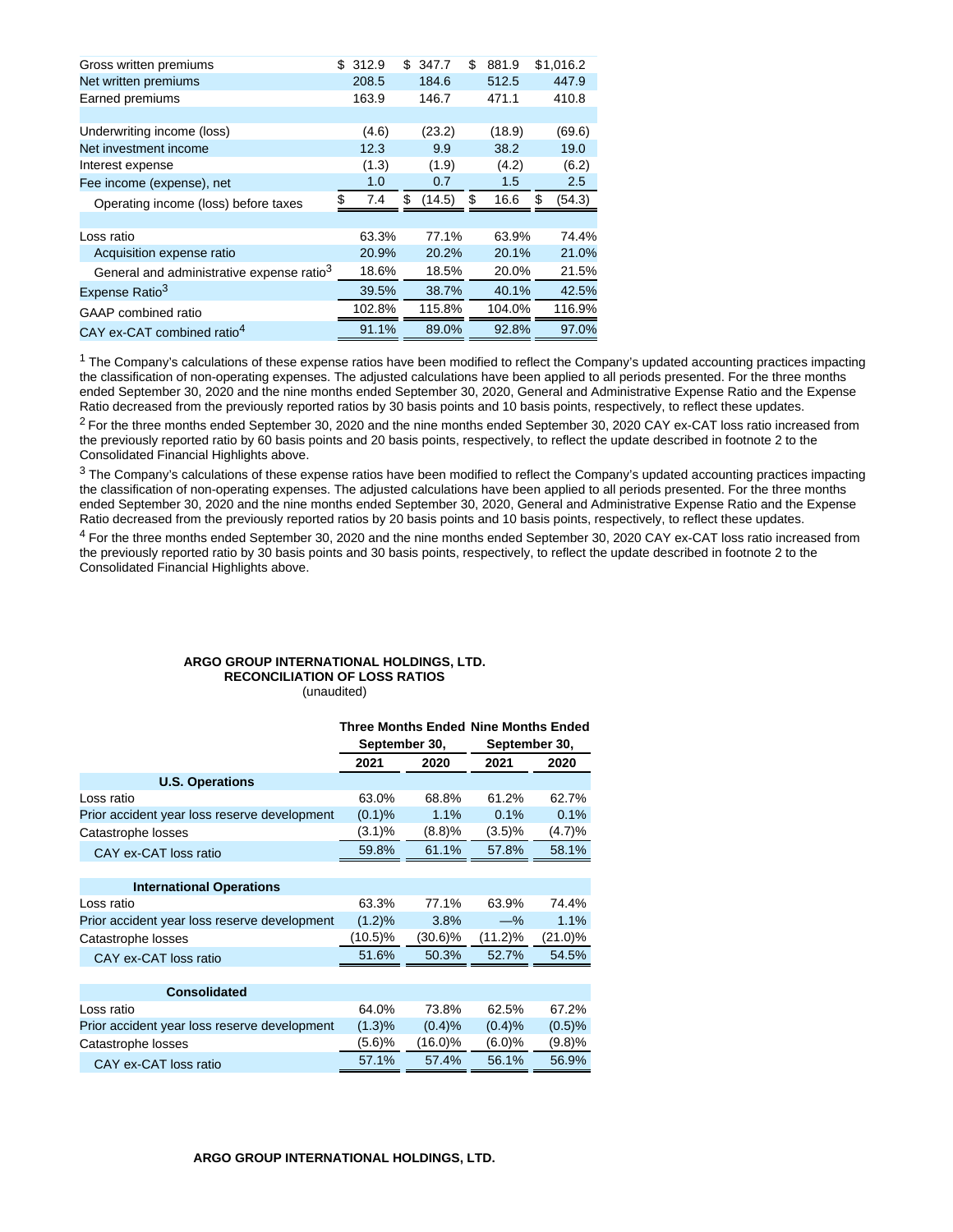### **NET PRIOR-YEAR RESERVE DEVELOPMENT & CATASTROPHE LOSSES BY SEGMENT**

(in millions) (unaudited)

|                                           | <b>Three Months Ended</b><br>September 30, |      |    |            |   | <b>Nine Months Ended</b><br>September 30, |     |       |  |
|-------------------------------------------|--------------------------------------------|------|----|------------|---|-------------------------------------------|-----|-------|--|
|                                           |                                            | 2021 |    | 2020       |   | 2021                                      |     | 2020  |  |
| <b>Net Prior-Year Reserve Development</b> |                                            |      |    |            |   |                                           |     |       |  |
| (Favorable)/Unfavorable                   |                                            |      |    |            |   |                                           |     |       |  |
| U.S. Operations                           | \$                                         | 0.2  | \$ | $(3.2)$ \$ |   | $(0.7)$ \$                                |     | (0.5) |  |
| <b>International Operations</b>           |                                            | 2.0  |    | (5.6)      |   | 0.1                                       |     | (4.5) |  |
| <b>Run-off Lines</b>                      |                                            | 4.0  |    | 10.4       |   | 6.6                                       |     | 11.1  |  |
| Total net prior-year reserve development  | \$                                         | 6.2  | S  | 1.6        | S | 6.0                                       | \$. | 6.1   |  |

| Total het prior-year reserve developmen |  |  |
|-----------------------------------------|--|--|
|                                         |  |  |

|                                          | September 30, | <b>Three Months Ended</b> | September 30, | <b>Nine Months Ended</b> |       |
|------------------------------------------|---------------|---------------------------|---------------|--------------------------|-------|
|                                          | 2021          | 2020                      | 2021          |                          | 2020  |
| <b>Catastrophe &amp; COVID-19 Losses</b> |               |                           |               |                          |       |
| Catastrophe losses                       |               |                           |               |                          |       |
| <b>U.S. Operations</b>                   | \$<br>10.0    | \$<br>28.3                | \$<br>32.9    | \$                       | 35.8  |
| <b>International Operations</b>          | 14.3          | 26.0                      | 41.0          |                          | 31.9  |
| Total catastrophe losses                 | 24.3          | 54.3                      | 73.9          |                          | 67.7  |
|                                          |               |                           |               |                          |       |
| COVID-19 losses                          |               |                           |               |                          |       |
| U.S. Operations                          |               | (2.0)                     |               |                          | 6.5   |
| <b>International Operations</b>          | 3.0           | 18.9                      | 12.0          |                          | 54.0  |
| Total COVID-19 losses                    | 3.0           | 16.9                      | 12.0          |                          | 60.5  |
|                                          |               |                           |               |                          |       |
| Catastrophe & COVID-19 losses            |               |                           |               |                          |       |
| <b>U.S. Operations</b>                   | 10.0          | 26.3                      | 32.9          |                          | 42.3  |
| <b>International Operations</b>          | 17.3          | 44.9                      | 53.0          |                          | 85.9  |
| Total catastrophe & COVID-19 losses      | \$<br>27.3    | \$<br>71.2                | \$<br>85.9    | \$                       | 128.2 |

### **ARGO GROUP INTERNATIONAL HOLDINGS, LTD. RECONCILIATION OF UNDERWRITING INCOME (LOSS) TO NET INCOME (LOSS) CONSOLIDATED**

(in millions) (unaudited)

|                                          |   | September 30, |                   |   | September 30,    | <b>Three Months Ended Nine Months Ended</b> |        |  |
|------------------------------------------|---|---------------|-------------------|---|------------------|---------------------------------------------|--------|--|
|                                          |   | 2021          | 2020              |   | 2021             |                                             | 2020   |  |
| Net income (loss)                        | S | 22.4          | \$<br>$(23.1)$ \$ |   | 122.0            | S                                           | (53.2) |  |
| Add (deduct):                            |   |               |                   |   |                  |                                             |        |  |
| Income tax provision (benefit)           |   | 5.8           | (3.4)             |   | 16.1             |                                             | 6.9    |  |
| Net investment income                    |   | (46.1)        | (42.0)            |   | (143.2)          |                                             | (79.0) |  |
| Net realized investment (gains) losses   |   | 5.3           | 5.7               |   | (32.5)           |                                             | 24.0   |  |
| Interest expense                         |   | 5.5           | 6.9               |   | 16.3             |                                             | 21.7   |  |
| Fee and other (income) expense, net      |   | (1.1)         | (0.8)             |   | (1.8)            |                                             | (2.7)  |  |
| Foreign currency exchange (gains) losses |   | (1.3)         | 8.4               |   | 4.4              |                                             | 13.6   |  |
| Non-operating expenses                   |   | 8.2           | 3.0               |   | 20.9             |                                             | 9.8    |  |
| Underwriting income (loss)               |   | (1.3)         | (45.3)            | S | $2.2\phantom{0}$ |                                             | (58.9) |  |

### **ARGO GROUP INTERNATIONAL HOLDINGS, LTD. RECONCILIATION OF OPERATING INCOME (LOSS) TO NET INCOME (LOSS) CONSOLIDATED**

(in millions, except per share amounts) (unaudited)

**Three Months Ended Nine Months Ended**

|      | September 30, |      | September 30, |
|------|---------------|------|---------------|
| 2021 | 2020          | 2021 | 2020          |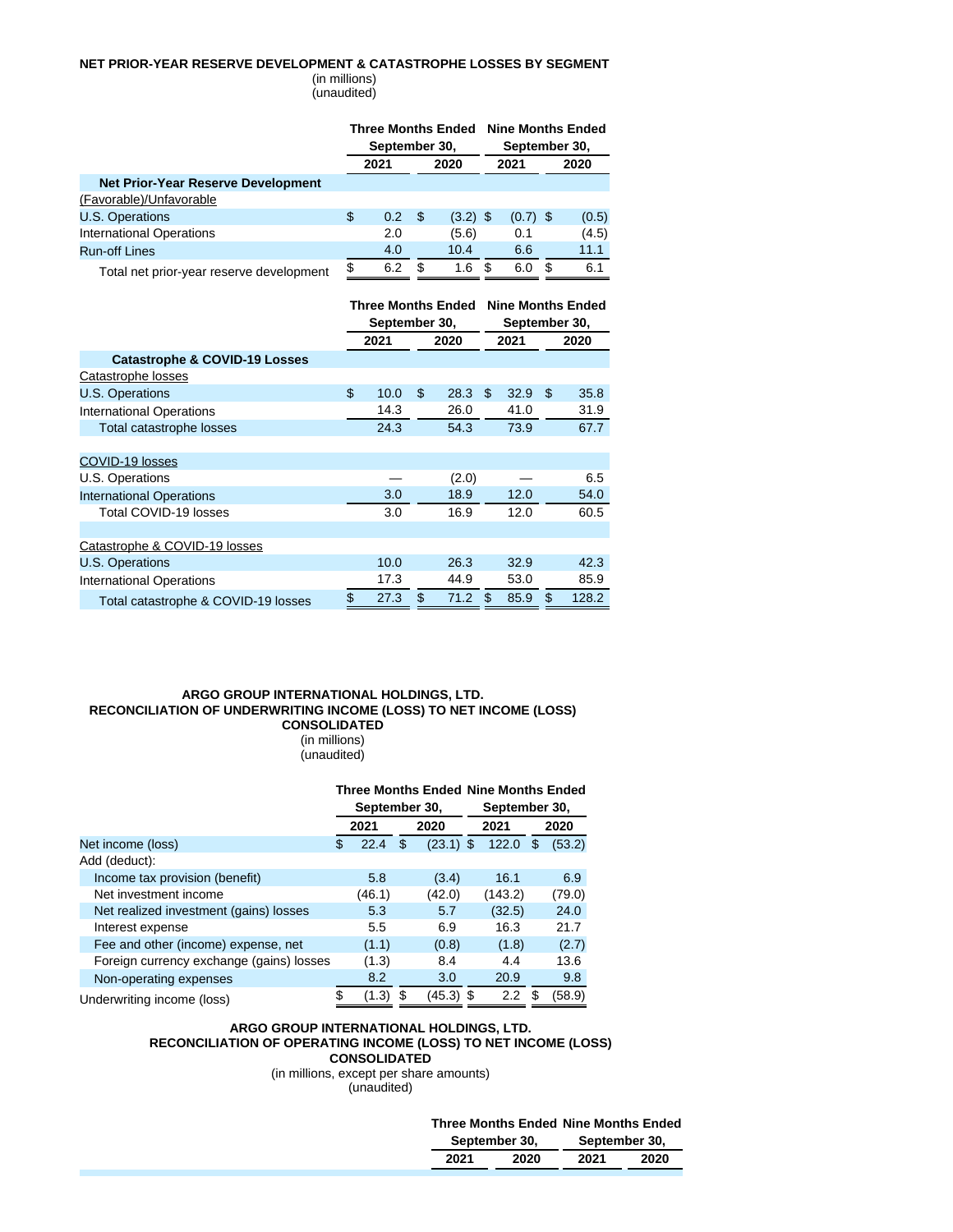| Net income (loss), as reported                              | \$<br>22.4 | \$. | $(23.1)$ \$ | 122.0  | \$. | (53.2) |
|-------------------------------------------------------------|------------|-----|-------------|--------|-----|--------|
| Income tax provision (benefit)                              | 5.8        |     | (3.4)       | 16.1   |     | 6.9    |
| Net income (loss), before taxes                             | 28.2       |     | (26.5)      | 138.1  |     | (46.3) |
| Add (deduct):                                               |            |     |             |        |     |        |
| Net realized investment (gains) losses                      | 5.3        |     | 5.7         | (32.5) |     | 24.0   |
| Foreign currency exchange (gains) losses                    | (1.3)      |     | 8.4         | 4.4    |     | 13.6   |
| Non-operating expenses                                      | 8.2        |     | 3.0         | 20.9   |     | 9.8    |
| Operating income before taxes and preferred share dividends | 40.4       |     | (9.4)       | 130.9  |     | 1.1    |
| Income tax provision, at assumed rate (1)                   | 6.1        |     | (1.4)       | 19.6   |     | 0.2    |
| Preferred share dividends                                   | 2.6        |     | 2.0         | 7.9    |     | 2.0    |
| Operating income (loss)                                     | 31.7       | S   | $(10.0)$ \$ | 103.4  | \$. | (1.1)  |
|                                                             |            |     |             |        |     |        |
| Operating income (loss) per common share (diluted)          | \$<br>0.91 | \$  | $(0.29)$ \$ | 2.95   | \$  | (0.03) |
|                                                             |            |     |             |        |     |        |
| Weighted average common shares, diluted                     | 35.0       |     | 34.7        | 35.1   |     | 34.6   |

 $(1)$  For the purpose of calculating Operating Income, an assumed tax rate of 15% was used for all periods presented.

# **ARGO GROUP INTERNATIONAL HOLDINGS, LTD.**

**RECONCILIATION OF PRE-TAX OPERATING INCOME BY SEGMENT TO NET INCOME (LOSS)**

(in millions) (unaudited)

|                                                   | <b>Three Months Ended</b><br>September 30, |       |   |        |     | <b>Nine Months Ended</b><br>September 30, |      |        |  |
|---------------------------------------------------|--------------------------------------------|-------|---|--------|-----|-------------------------------------------|------|--------|--|
|                                                   | 2021<br>2020                               |       |   | 2021   |     |                                           | 2020 |        |  |
| Operating income (loss) before income taxes:      |                                            |       |   |        |     |                                           |      |        |  |
| U.S. Operations                                   | \$                                         | 40.5  | S | 21.0   | \$  | 131.6                                     | S    | 89.4   |  |
| <b>International Operations</b>                   |                                            | 7.4   |   | (14.5) |     | 16.6                                      |      | (54.3) |  |
| Run-off Lines                                     |                                            | (3.6) |   | (10.2) |     | (4.5)                                     |      | (11.0) |  |
| Corporate and Other                               |                                            | (3.9) |   | (5.7)  |     | (12.8)                                    |      | (23.0) |  |
| Total operating income (loss) before income taxes |                                            | 40.4  |   | (9.4)  |     | 130.9                                     |      | 1.1    |  |
| Net realized investment gains (losses)            |                                            | (5.3) |   | (5.7)  |     | 32.5                                      |      | (24.0) |  |
| Foreign currency exchange (losses) gains          |                                            | 1.3   |   | (8.4)  |     | (4.4)                                     |      | (13.6) |  |
| Non-operating expenses                            |                                            | (8.2) |   | (3.0)  |     | (20.9)                                    |      | (9.8)  |  |
| Income (loss) before income taxes                 |                                            | 28.2  |   | (26.5) |     | 138.1                                     |      | (46.3) |  |
| Income tax provision (benefit)                    |                                            | 5.8   |   | (3.4)  |     | 16.1                                      |      | 6.9    |  |
| Net income (loss)                                 | \$                                         | 22.4  |   | (23.1) | -\$ | 122.0                                     |      | (53.2) |  |

#### **ARGO GROUP INTERNATIONAL HOLDINGS, LTD. PREMIUMS BY SEGMENT AND LINE OF BUSINESS** (in millions) (unaudited)

| <b>U.S. Operations</b> | Three months ended September 30, 2021 |   |                       |  |                      |  |                         | Three months ended September 30, 2020 |                       |    |                      |  |  |  |
|------------------------|---------------------------------------|---|-----------------------|--|----------------------|--|-------------------------|---------------------------------------|-----------------------|----|----------------------|--|--|--|
|                        | <b>Gross</b><br>Written               |   | <b>Net</b><br>Written |  | <b>Net</b><br>Earned |  | <b>Gross</b><br>Written |                                       | <b>Net</b><br>Written |    | <b>Net</b><br>Earned |  |  |  |
| Property               | 73.5                                  | S | 54.2                  |  | 35.7                 |  | 90.8                    |                                       | 62.3                  | ۰D | 36.6                 |  |  |  |
| Liability              | 306.3                                 |   | 192.4                 |  | 170.1                |  | 291.6                   |                                       | 183.7                 |    | 165.2                |  |  |  |
| Professional           | 129.8                                 |   | 89.4                  |  | 81.3                 |  | 111.7                   |                                       | 71.9                  |    | 63.3                 |  |  |  |
| Specialty              | 52.9                                  |   | 39.0                  |  | 36.4                 |  | 48.3                    |                                       | 31.3                  |    | 33.6                 |  |  |  |
| Total                  | 562.5                                 |   | 375.0                 |  | 323.5                |  | 542.4                   |                                       | 349.2                 |    | 298.7                |  |  |  |

|              |                         | Nine months ended September 30, 2021 |                      | Nine months ended September 30, 2020 |                       |                      |  |  |  |  |  |
|--------------|-------------------------|--------------------------------------|----------------------|--------------------------------------|-----------------------|----------------------|--|--|--|--|--|
|              | <b>Gross</b><br>Written | <b>Net</b><br>Written                | <b>Net</b><br>Earned | <b>Gross</b><br>Written              | <b>Net</b><br>Written | <b>Net</b><br>Earned |  |  |  |  |  |
| Property     | 203.2                   | 108.6<br>S                           | 116.5                | 237.5<br>\$                          | 124.5                 | 117.3                |  |  |  |  |  |
| Liability    | 837.8                   | 514.7                                | 501.2                | 804.4                                | 505.8                 | 507.4                |  |  |  |  |  |
| Professional | 362.0                   | 242.7                                | 227.7                | 312.7                                | 193.8                 | 177.4                |  |  |  |  |  |
| Specialty    | 161.9                   | 119.2                                | 107.0                | 144.5                                | 98.1                  | 100.7                |  |  |  |  |  |
| Total        | 1,564.9                 | 985.2                                | 952.4                | .499.1                               | 922.2                 | 902.8                |  |  |  |  |  |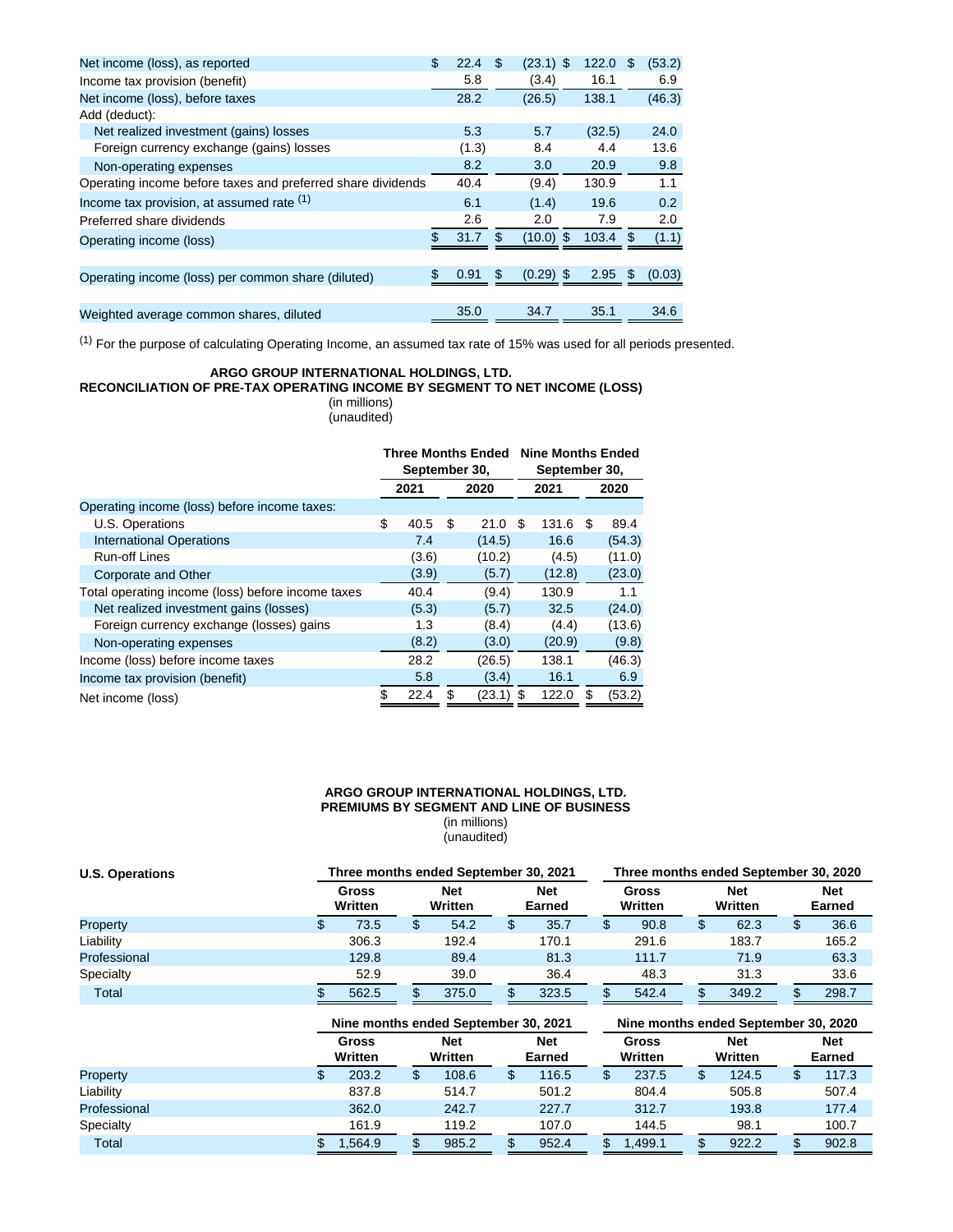| <b>International Operations</b> | Three months ended September 30, 2021 |    |                       | Three months ended September 30, 2020 |                      |                  |       |                       |       |        |                             |
|---------------------------------|---------------------------------------|----|-----------------------|---------------------------------------|----------------------|------------------|-------|-----------------------|-------|--------|-----------------------------|
|                                 | <b>Gross</b><br>Written               |    | <b>Net</b><br>Written |                                       | <b>Net</b><br>Earned | Gross<br>Written |       | <b>Net</b><br>Written |       |        | <b>Net</b><br><b>Earned</b> |
| Property                        | 87.3                                  | \$ | 45.0                  |                                       | 28.3                 | \$               | 161.0 |                       | 66.2  | œ<br>Φ | 44.3                        |
| Liability                       | 69.2                                  |    | 38.8                  |                                       | 33.5                 |                  | 73.4  |                       | 32.6  |        | 26.7                        |
| Professional                    | 62.5                                  |    | 52.4                  |                                       | 43.8                 |                  | 49.7  |                       | 37.7  |        | 29.9                        |
| Specialty                       | 93.9                                  |    | 72.3                  |                                       | 58.3                 |                  | 63.6  |                       | 48.1  |        | 45.8                        |
| <b>Total</b>                    | 312.9                                 | œ  | 208.5                 |                                       | 163.9                | œ                | 347.7 |                       | 184.6 | œ      | 146.7                       |

|              | Nine months ended September 30, 2021 |                       |       |                      |       |                  | Nine months ended September 30, 2020 |                       |       |    |                             |  |  |
|--------------|--------------------------------------|-----------------------|-------|----------------------|-------|------------------|--------------------------------------|-----------------------|-------|----|-----------------------------|--|--|
|              | <b>Gross</b><br>Written              | <b>Net</b><br>Written |       | <b>Net</b><br>Earned |       | Gross<br>Written |                                      | <b>Net</b><br>Written |       |    | <b>Net</b><br><b>Earned</b> |  |  |
| Property     | 247.8                                | \$                    | 93.5  |                      | 104.2 | \$               | 416.5                                |                       | 128.9 | \$ | 115.6                       |  |  |
| Liability    | 192.0                                |                       | 107.8 |                      | 99.2  |                  | 185.8                                |                       | 81.7  |    | 73.0                        |  |  |
| Professional | 168.7                                |                       | 120.0 |                      | 113.3 |                  | 156.7                                |                       | 88.0  |    | 88.0                        |  |  |
| Specialty    | 273.4                                |                       | 191.2 |                      | 154.4 |                  | 257.2                                |                       | 149.3 |    | 134.2                       |  |  |
| Total        | 881.9                                |                       | 512.5 |                      | 471.1 |                  | 1.016.2                              |                       | 447.9 |    | 410.8                       |  |  |

| <b>Consolidated</b> | Three months ended September 30, 2021 |    |                       |  |                      |    | Three months ended September 30, 2020 |                       |       |        |                      |  |  |
|---------------------|---------------------------------------|----|-----------------------|--|----------------------|----|---------------------------------------|-----------------------|-------|--------|----------------------|--|--|
|                     | <b>Gross</b><br>Written               |    | <b>Net</b><br>Written |  | <b>Net</b><br>Earned |    | Gross<br>Written                      | <b>Net</b><br>Written |       |        | <b>Net</b><br>Earned |  |  |
| Property            | 160.8                                 | \$ | 99.2                  |  | 64.0                 | \$ | 251.8                                 |                       | 128.5 | œ<br>D | 80.9                 |  |  |
| Liability           | 375.7                                 |    | 231.4                 |  | 203.7                |    | 365.1                                 |                       | 216.4 |        | 192.0                |  |  |
| Professional        | 192.3                                 |    | 141.8                 |  | 125.1                |    | 161.4                                 |                       | 109.6 |        | 93.2                 |  |  |
| Specialty           | 146.8                                 |    | 111.3                 |  | 94.7                 |    | 111.9                                 |                       | 79.4  |        | 79.4                 |  |  |
| Total               | 875.6                                 |    | 583.7                 |  | 487.5                |    | 890.2                                 |                       | 533.9 | œ      | 445.5                |  |  |

|              |                         | Nine months ended September 30, 2021 |                      | Nine months ended September 30, 2020 |                       |                      |  |  |  |  |  |
|--------------|-------------------------|--------------------------------------|----------------------|--------------------------------------|-----------------------|----------------------|--|--|--|--|--|
|              | <b>Gross</b><br>Written | <b>Net</b><br>Written                | <b>Net</b><br>Earned | <b>Gross</b><br>Written              | <b>Net</b><br>Written | <b>Net</b><br>Earned |  |  |  |  |  |
| Property     | 451.0                   | 202.1                                | 220.7                | 654.0<br>\$                          | 253.4                 | 232.9<br>\$          |  |  |  |  |  |
| Liability    | 1.030.4                 | 623.1                                | 600.8                | 990.6                                | 587.9                 | 580.7                |  |  |  |  |  |
| Professional | 530.7                   | 362.7                                | 341.0                | 469.4                                | 281.8                 | 265.4                |  |  |  |  |  |
| Specialty    | 435.3                   | 310.4                                | 261.4                | 401.7                                | 247.4                 | 234.9                |  |  |  |  |  |
| Total        | 2,447.4                 | ,498.3                               | 1.423.9              | 2.515.7                              | 1,370.5               | 1,313.9              |  |  |  |  |  |

### **ARGO GROUP INTERNATIONAL HOLDINGS, LTD. COMPONENTS OF NET INVESTMENT INCOME & NET REALIZED INVESTMENT GAINS (LOSSES) CONSOLIDATED**

(in millions) (unaudited)

|                                              | <b>Three Months</b><br>Ended |               |  |        |     | <b>Nine Months Ended</b> |   |       |  |  |
|----------------------------------------------|------------------------------|---------------|--|--------|-----|--------------------------|---|-------|--|--|
|                                              |                              | September 30, |  |        |     | September 30,            |   |       |  |  |
|                                              |                              | 2021          |  | 2020   |     | 2021                     |   | 2020  |  |  |
| <b>Net Investment Income</b>                 |                              |               |  |        |     |                          |   |       |  |  |
| Net investment income, excluding alternative |                              |               |  |        |     |                          |   |       |  |  |
| investments                                  | S.                           | 21.9          |  | \$22.7 | S   | 68.4                     | S | 80.6  |  |  |
| Alternative investments                      |                              | 24.2          |  | 19.3   |     | 74.8                     |   | (1.6) |  |  |
| Total net investment income                  |                              | 46.1          |  | 42.0   | \$. | 143.2                    |   | 79.0  |  |  |

|                                               | <b>Three Months</b><br><b>Ended</b><br>September 30, |       |   |        |      | <b>Nine Months Ended</b> |   |        |
|-----------------------------------------------|------------------------------------------------------|-------|---|--------|------|--------------------------|---|--------|
|                                               |                                                      |       |   |        |      | September 30,            |   |        |
|                                               | 2021                                                 |       |   | 2020   | 2021 |                          |   | 2020   |
| <b>Net Realized Investment Gains (Losses)</b> |                                                      |       |   |        |      |                          |   |        |
| Net realized investment (losses) gains        |                                                      | 0.6   | S | (5.7)  | S    | 14.8                     | S | 0.9    |
| Change in fair value of equity securities     |                                                      | (5.1) |   | 10.5   |      | 30.7                     |   | (13.7) |
| Credit losses on fixed maturity securities    |                                                      | (0.8) |   | (10.5) |      | (1.5)                    |   | (43.0) |
| Gain (loss) on sale of Trident assets         |                                                      |       |   |        |      | (11.5)                   |   | 31.8   |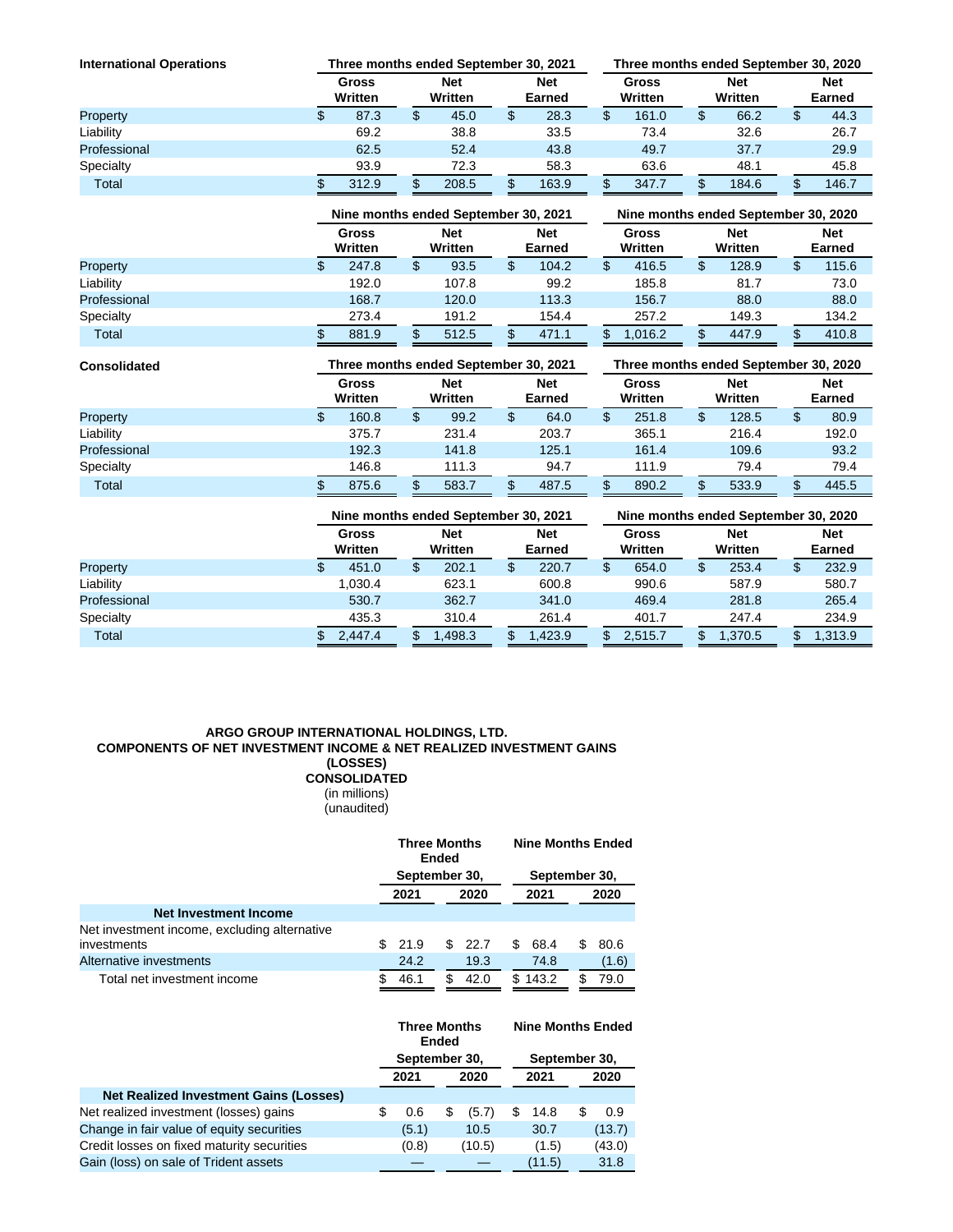### **ARGO GROUP INTERNATIONAL HOLDINGS, LTD. COMPONENTS OF INVESTMENT PORTFOLIO CONSOLIDATED** (in millions) (unaudited)

**September 30, December 31,**

|                                             | 2021          | 2020          |
|---------------------------------------------|---------------|---------------|
| U.S. Governments and government agencies \$ | 410.1         | \$<br>399.8   |
| States and political subdivisions           | 175.8         | 170.4         |
| Foreign governments                         | 229.1         | 294.8         |
| Corporate - Financial                       | 926.3         | 917.8         |
| Corporate - Industrial                      | 901.6         | 826.6         |
| Corporate - Utilities                       | 195.0         | 237.4         |
| Asset-backed securities                     | 112.8         | 122.8         |
| Collateralized loan obligations             | 343.4         | 289.6         |
| Mortgage-backed securities - Agency         | 463.4         | 453.4         |
| Mortgage-backed securities - Commercial     | 409.2         | 339.7         |
| Mortgage-backed securities - Residential    | 30.6          | 54.8          |
| <b>Total fixed maturities</b>               | 4,197.3       | 4,107.1       |
| Common stocks                               | 181.2         | 175.1         |
| Preferred stocks                            | 0.6           | 1.6           |
| Total equity securities available for sale  | 181.8         | 176.7         |
| Private equity                              | 254.3         | 211.4         |
| Hedge fund                                  | 102.1         | 111.2         |
| Overseas deposits                           | 64.6          | 102.1         |
| Other                                       | 4.8           | 4.7           |
| Total other investments                     | 425.8         | 429.4         |
| Short term investments and cash equivalents | 508.6         | 542.6         |
| Cash                                        | 177.0         | 148.8         |
| Total cash and invested assets              | \$<br>5,490.5 | \$<br>5,404.6 |

**September 30, December 31,**

|                                             | 2021          | 2020         |
|---------------------------------------------|---------------|--------------|
| U.S. Governments and government agencies \$ | 873.5         | 853.2<br>S   |
| AAA                                         | 818.9         | 899.1        |
| AA                                          | 391.7         | 382.0        |
| A                                           | 885.9         | 869.9        |
| <b>BBB</b>                                  | 832.8         | 739.4        |
| <b>BB</b>                                   | 188.9         | 209.5        |
| B                                           | 82.6          | 77.9         |
| Lower than B                                | 22.0          | 24.8         |
| Not rated                                   | 101.0         | 51.3         |
| Total fixed maturities                      | \$<br>4.197.3 | 4.107.1<br>S |

# **ARGO GROUP INTERNATIONAL HOLDINGS, LTD. SHAREHOLDER RETURN ANALYSIS** (in millions, except per share data)

(unaudited)

|                                                       |           | <b>Three Months Ended</b><br>September 30, | <b>Nine Months Ended</b><br>September 30, |                |  |
|-------------------------------------------------------|-----------|--------------------------------------------|-------------------------------------------|----------------|--|
|                                                       | 2021      | 2020                                       | 2021                                      | 2020           |  |
| Net income (loss) attributable to common shareholders | 19.8      | (25.1)<br>\$                               | \$114.1                                   | (55.2)<br>- \$ |  |
| Operating income (loss) <sup>(1)</sup>                | 31.7      | (10.0)                                     | 103.4                                     | (1.1)          |  |
| Common Shareholders' Equity - Beginning of period     | \$1.753.9 | \$1.707.7                                  | \$1,713.8 \$1,763.7                       |                |  |